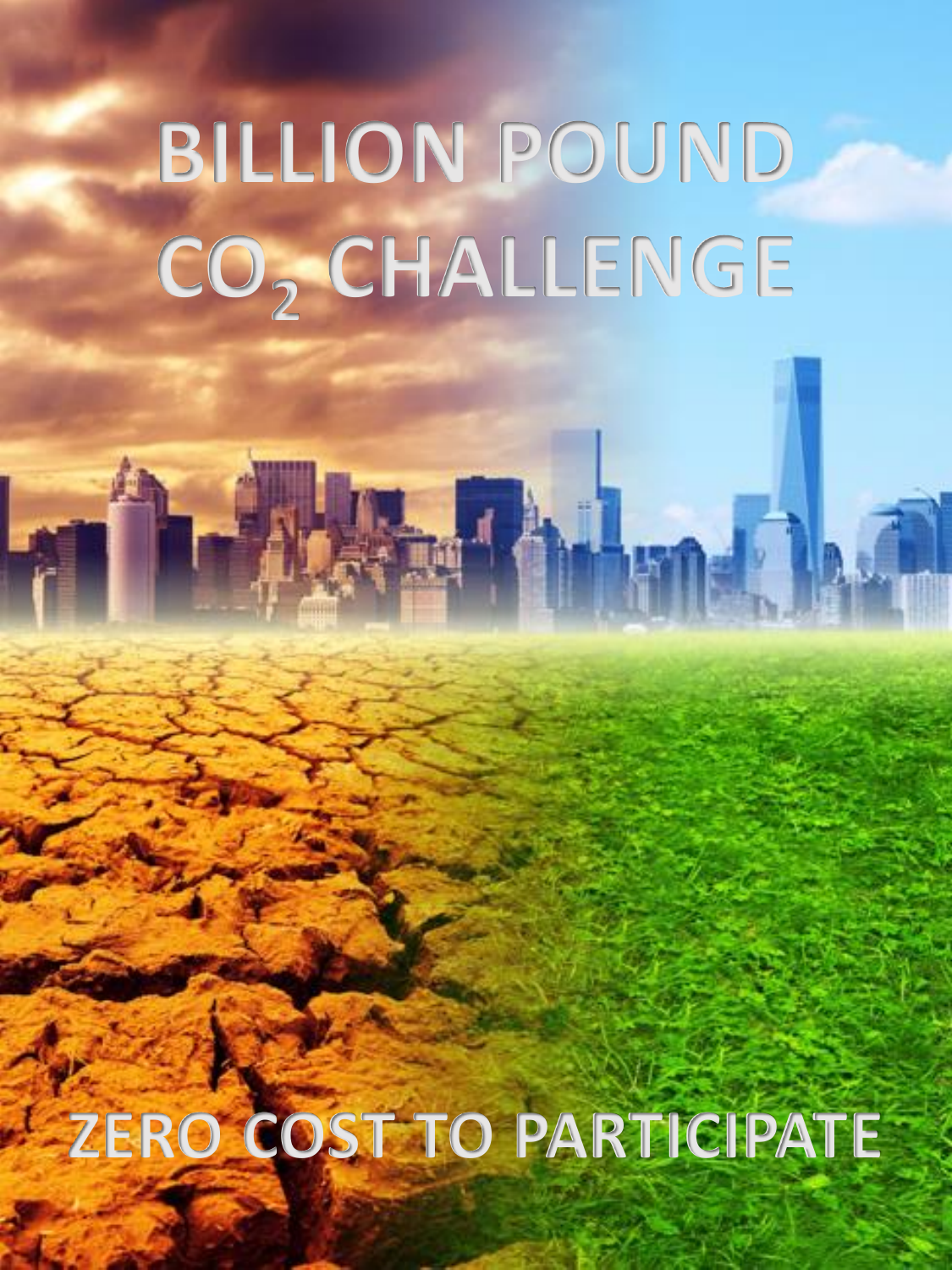**Science-based Scope 3 carbon accounting offers the best chance of Canada achieving our climate objectives.** 



Most countries and global organizations have pledged to become net-zero carbon emitters in the near future. To avoid being labeled disingenuous, organizations are developing plans to include all 3 Scopes of carbon emissions. Scope 1 is the carbon emissions from an organization's direct activities. Scope 2 emissions are related to the consumption of electricity. Scope 3, by far the largest of the three, accounts for the supply chain and the carbon footprint of the goods and services consumed.

The Billion Pound CO2 Challenge is a science-based platform designed to recognize Scope 3 low carbon suppliers of good and services. Consumers of these low carbon goods and services have the option to have their verified Scope 3 carbon emissions recorded on the Public Ledger which resides on the BillionCO2Challenge website.

The concept is a very large number of small Scope 3 carbon reductions once aggregated will propel Canada to reach our climate objectives.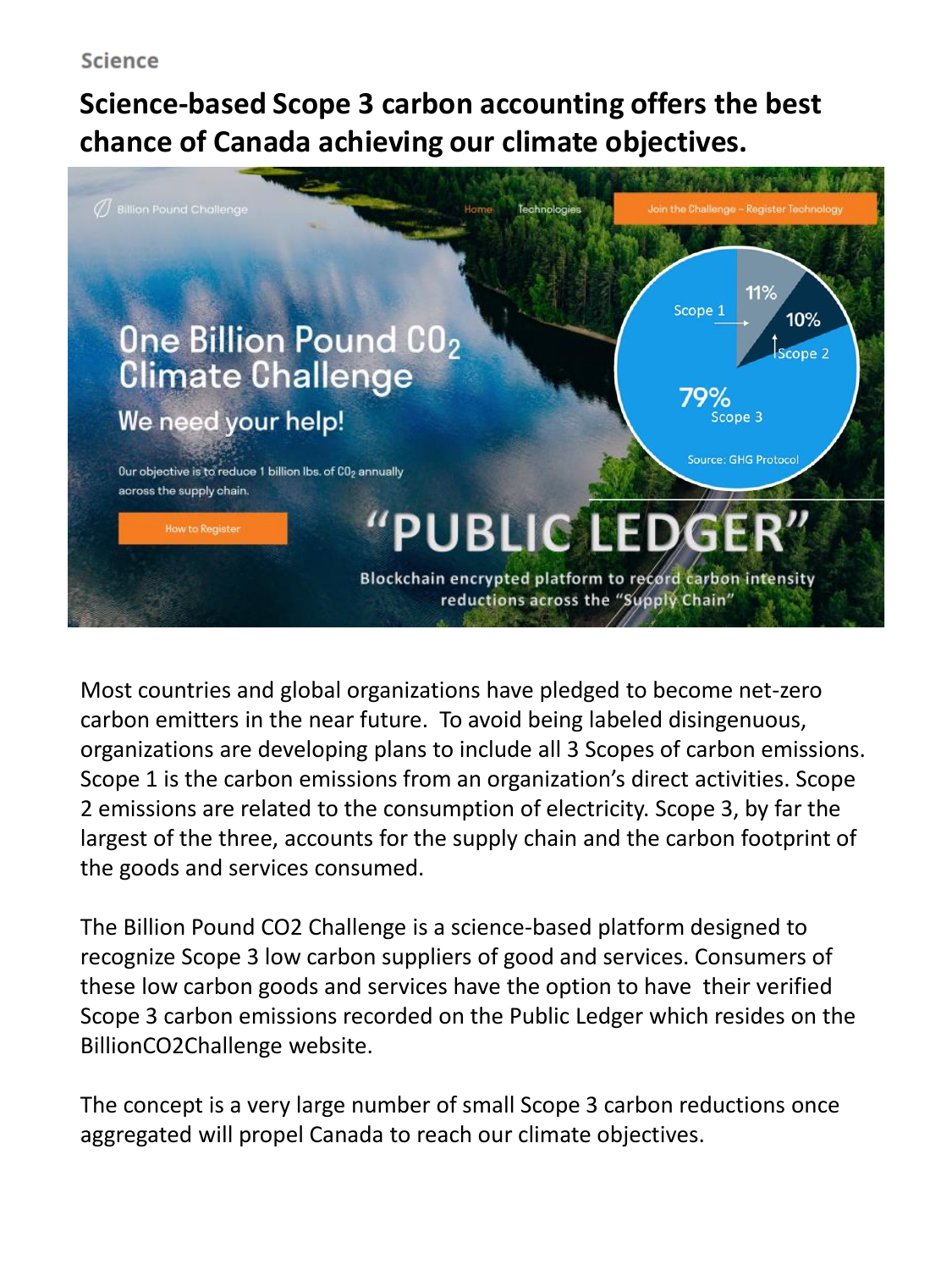**Innovators are encouraged to submit a science-based "white paper" that outlines the Scope 3 carbon reductions that can be achieved through the adoption of the innovation.**



**The "white Paper" is submitted to 3rd party academic organization for validation.**

**Validated innovations are then eligible for listing on the BillionCO2Challenge website.** 

**We encourage procurement professionals to give significant weighting to Scope 3 carbon intensity during the RFP process. In most cases low carbon products and services are superior in quality and come with a competitive price point.**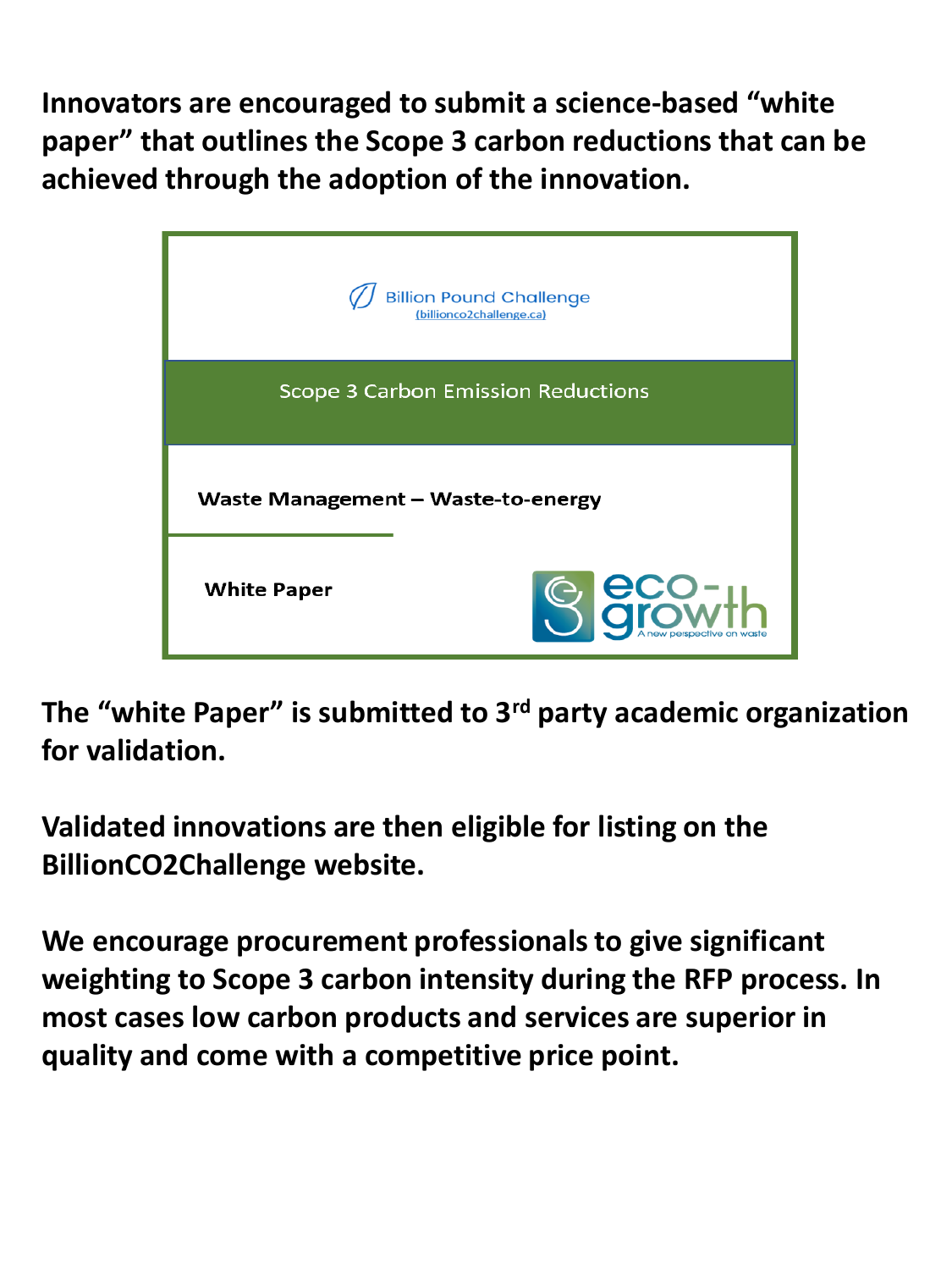**Measuring and recording small reductions demonstrate that everyone can contribute towards Canada's climate objectives.**

**Sustainability Ledger** Carbon Intensity Tracking & Reporting Platform

| Date   | Project              | Innovation Registration # | Annual Project CO <sub>2</sub> Reduction Ibs. | Annual CO <sub>2</sub> Reduction Ibs. |
|--------|----------------------|---------------------------|-----------------------------------------------|---------------------------------------|
| Dec-20 | Hash: 221998mddd2232 | Eco-1050                  | 389,262                                       | 389,262                               |
| Dec-20 | 19212199121          | Ex-1625                   | 827,182                                       | 1,216,444                             |
| Dec-20 | 23991212436          | Eco-1050                  | 123,000                                       | 1,339,444                             |
| Dec-20 | 9912235686           | Eco-1050                  | 56,000                                        | 1,395,444                             |
| Dec-20 | 12954392001          | Eco-1050                  | 12,500                                        | 1,407,944                             |
| Dec-20 | 73218853432          | Eco-1050                  | 2,855                                         | 1,410,799                             |
| Dec-20 | 52123432560          | Ex-1625                   | 755.625                                       | 2.166.424                             |
| Dec-20 | 72398324591          | Eco-1050                  | 145,235                                       | 2,311,659                             |
| Dec-20 | 42345234875          | Eco-1050                  | 78,900                                        | 2,390,559                             |
| Dec-20 | 33244567852          | Eco-1050                  | 52,566                                        | 2,443,125                             |
| Dec-20 | 54434234563          | Eco-1050                  | 98,500                                        | 2,541,625                             |
| Dec-20 | 72391114591          | Eco-1050                  | 117,500                                       | 2,659,125                             |
| Dec-20 | 42322234875          | Eco-1050                  | 16,500                                        | 2,675,625                             |
| Dec-20 | 33244533352          | Eco-1050                  | 59,000                                        | 2,734,625                             |
| Dec-20 | 54434777563          | Eco-1050                  | 148,000                                       | 2,882,625                             |

**Register with the BillionCO2Challenge website when you adopt a validated low-carbon product or service into your value chain.**

**The actual Scope 3 carbon reduction is 3rd party verified prior to entry on the Sustainability Ledger.**

**You can make a difference today – adopt a validated low carbon product or service into your supply chain.**



*Coming soon! – Pericoin token a digital representation of 1 lb. of verified Scope 3 carbon reduction.*